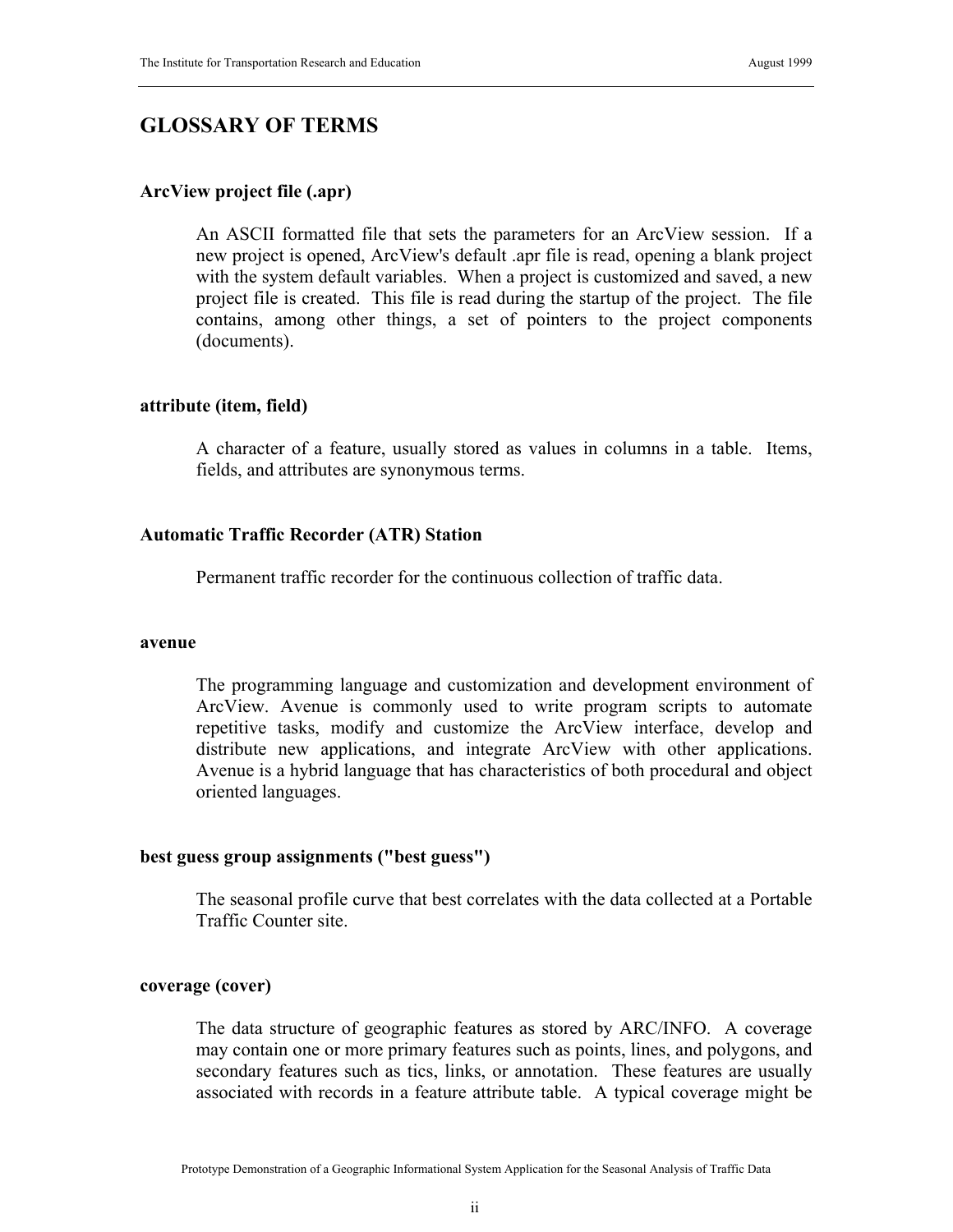lines (arcs) that represent the individual segments of a road network, with an attribute table containing items describing the route number, number of lanes, street name, etc.

#### **feature**

A geographic representation of an entity on Earth. A feature can be an arc (line), polygon, or a point. Secondary features include, among other things, tics, annotation, and links. Features are usually associated with one record in a feature attribute table.

### **feature (theme) attribute table**

Database table comprised of attributes (columns) and records (rows). Each record in a feature attribute table represents a geographic entity (feature) in a theme. The intersection of a record and attribute is the value of that particular attribute for the feature the row represents.

# **hot link**

Link between a file and the features in a theme. A hot link gives the user the ability to associate each feature in a theme with some action, such as opening an image window with a linked image file displayed.

# **Portable Traffic Counter (PTC) Station**

Location where a short-term count is taken for the purposes for publishing an average annual daily traffic (AADT) count.

# **shapefile**

The data structure of geographic features as stored by ArcView. A shapefile may contain one or more features such as points, lines, and polygons. These features are usually associated with records in a feature attribute table.

#### **theme**

A collection of features drawn in a view represented by symbols in a classifiable legend. The features in a theme have a common relationship. For example, the features in a theme may be a collection of points that all represent fire hydrants.